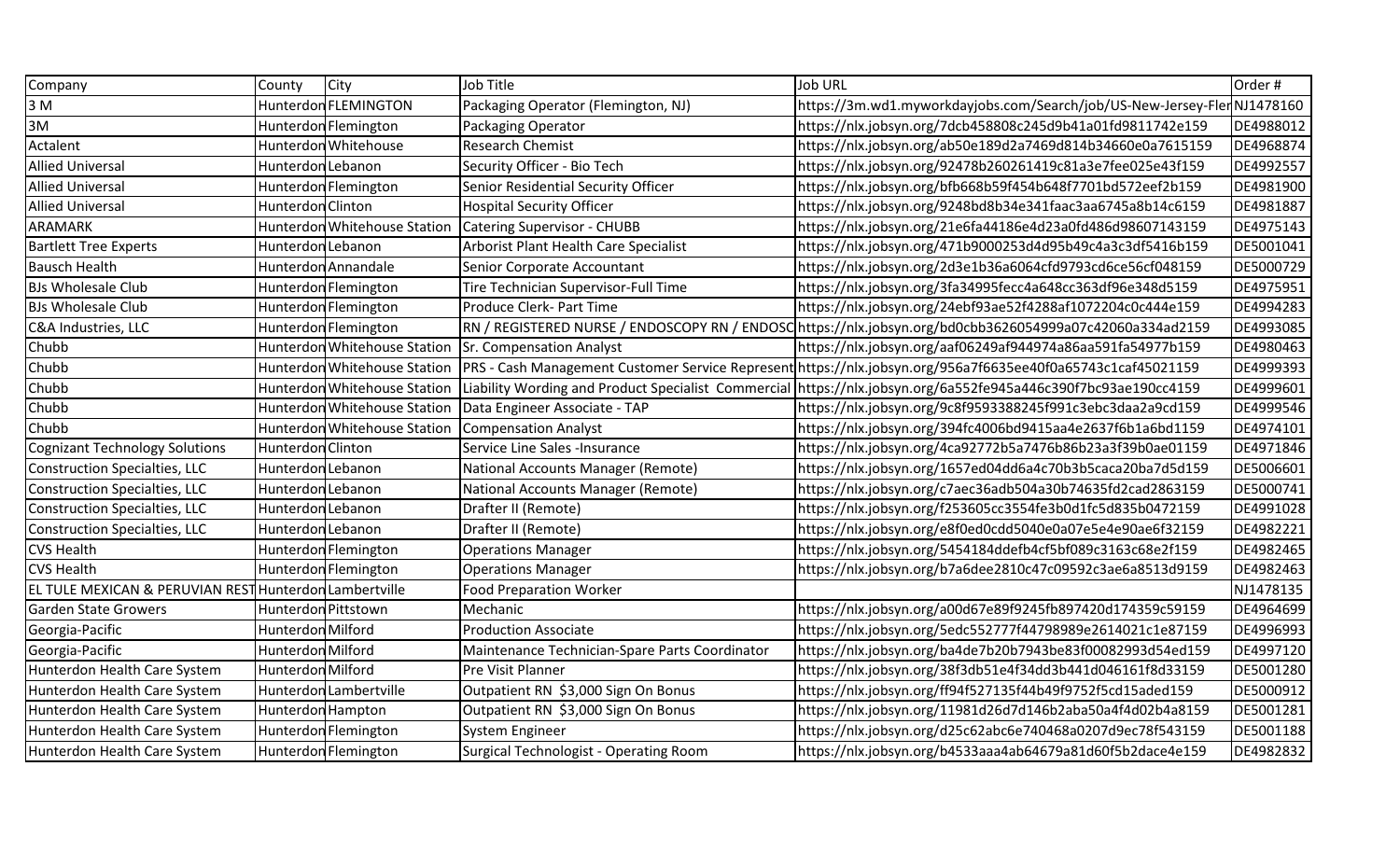| Hunterdon Health Care System      | Hunterdon Flemington         | RN Per Diem - Maternity & Newborn Care Center        | https://nlx.jobsyn.org/f1869dfe49f6436dbbdd1d1c606152fd159 | DE4982842 |
|-----------------------------------|------------------------------|------------------------------------------------------|------------------------------------------------------------|-----------|
| Hunterdon Health Care System      | Hunterdon Flemington         | <b>RN Intensive Care</b>                             | https://nlx.jobsyn.org/91d608e4691041c3a65934c528572d2a159 | DE4969478 |
| Hunterdon Health Care System      | Hunterdon Flemington         | RN Float Nursing - Premium Pay                       | https://nlx.jobsyn.org/d60d3981b0964dec97557525af22c919159 | DE4993480 |
| Hunterdon Health Care System      | Hunterdon Flemington         | RN Float Nursing - Premium Pay                       | https://nlx.jobsyn.org/4c7e029cf9064b35b10d58a24b877eea159 | DE4993478 |
| Hunterdon Health Care System      | Hunterdon Flemington         | RN Float Nursing - Premium Pay                       | https://nlx.jobsyn.org/bd82dfed3d6944819029548fddd24059159 | DE4993475 |
| Hunterdon Health Care System      | Hunterdon Flemington         | RN Float - Premium Rate of Pay                       | https://nlx.jobsyn.org/06ffc3f3a4b240ba9b52c473998838ca159 | DE4982767 |
| Hunterdon Health Care System      | Hunterdon Flemington         | RN Float - Premium Rate of Pay                       | https://nlx.jobsyn.org/7c11f3f804344c25a2c2239c2c9f0948159 | DE4982765 |
| Hunterdon Health Care System      | Hunterdon Flemington         | RN - Progressive Stepdown/Observation                | https://nlx.jobsyn.org/dfd1373ea49347ed9adb374da8a70309159 | DE4982766 |
| Hunterdon Health Care System      | Hunterdon Flemington         | RN - Endoscopy                                       | https://nlx.jobsyn.org/f9ab534530a0499ea1cef4172aa9ad1b159 | DE4993477 |
| Hunterdon Health Care System      | Hunterdon Flemington         | Registrar Phlebotomist PD                            | https://nlx.jobsyn.org/0059511faf934a01ad65142f14845f1f159 | DE4993489 |
| Hunterdon Health Care System      | Hunterdon Flemington         | Registrar Phlebotomist                               | https://nlx.jobsyn.org/c4f02dcfa3764ffeb47e99c7e57e8d7e159 | DE4993486 |
| Hunterdon Health Care System      | Hunterdon Flemington         | <b>Project Coordinator CEED</b>                      | https://nlx.jobsyn.org/a2d06802c587443a8e0121eb8cbf056d159 | DE5001194 |
| Hunterdon Health Care System      | Hunterdon Flemington         | Patient Service Representative III                   | https://nlx.jobsyn.org/eac091a5e69d40bbb985c8a363c67658159 | DE4993490 |
| Hunterdon Health Care System      | Hunterdon Flemington         | Patient Service Representative \$1,000 Sign On Bonus | https://nlx.jobsyn.org/eddc8edff046436696078c5d6f883a4e159 | DE5001193 |
| Hunterdon Health Care System      | Hunterdon Flemington         | Patient Safety Assistant - Float Nursing             | https://nlx.jobsyn.org/c922c963cde94a8c9672de28669d13a4159 | DE4993476 |
| Hunterdon Health Care System      | Hunterdon Flemington         | Patient Care Technician - Float Nursing              | https://nlx.jobsyn.org/c817e94dec9d4160a247a6f2cedb6fb3159 | DE4993482 |
| Hunterdon Health Care System      | Hunterdon Flemington         | Patient Care Assistant - 5 North - Med/Surg          | https://nlx.jobsyn.org/69f4a0e4edf246b9b5bbe50b54a25698159 | DE4969477 |
| Hunterdon Health Care System      | Hunterdon Flemington         | Patient Care Assistant (CNA) Training Program        | https://nlx.jobsyn.org/836f29b1aff445aea57b80456066dcd3159 | DE4982768 |
| Hunterdon Health Care System      | Hunterdon Flemington         | <b>Patient Accounts Representative</b>               | https://nlx.jobsyn.org/1ae0f41ce32b42afa19a11368b72eeec159 | DE5001189 |
| Hunterdon Health Care System      | Hunterdon Flemington         | Outpatient LPN \$3,000 Sign On Bonus                 | https://nlx.jobsyn.org/b05ff064bd4c40329f3799f3b1e5bc9c159 | DE5001187 |
| Hunterdon Health Care System      | Hunterdon Flemington         | Officer                                              | https://nlx.jobsyn.org/775168c44cf04ac795a0b331d44e8b1d159 | DE4993479 |
| Hunterdon Health Care System      | Hunterdon Flemington         | <b>Office Manager</b>                                | https://nlx.jobsyn.org/56083358afaf4f078485bce6f4f63522159 | DE5001191 |
| Hunterdon Health Care System      | Hunterdon Flemington         | <b>Nutrition Services Employee II</b>                | https://nlx.jobsyn.org/f29b2928a7bb45f19c4800afd34176cf159 | DE4993487 |
| Hunterdon Health Care System      | Hunterdon Flemington         | <b>Nutrition Services Employee I</b>                 | https://nlx.jobsyn.org/b1cce5e4bd304f27852cb89f5f4d345f159 | DE4993484 |
| Hunterdon Health Care System      | Hunterdon Flemington         | Nursing Intern - Operating Room                      | https://nlx.jobsyn.org/08d6ee5739c846c0a743f2326fbe1d97159 | DE4982764 |
| Hunterdon Health Care System      | Hunterdon Flemington         | Nursing Intern - Float Nursing                       | https://nlx.jobsyn.org/b48d809ddfba427ab20bd7f799ded026159 | DE4993494 |
| Hunterdon Health Care System      | Hunterdon Flemington         | Maintenance Mechanic                                 | https://nlx.jobsyn.org/1cb7ba5ed2d14f27984e0178c255b123159 | DE4993470 |
| Hunterdon Health Care System      | Hunterdon Flemington         | Anesthesia Technician - Operating Room               | https://nlx.jobsyn.org/d35b12081b7c43078610d84de7e4955e159 | DE4993473 |
| Hunterdon Health Care System      | Hunterdon Flemington         | <b>Administrative Nursing Supervisor</b>             | https://nlx.jobsyn.org/f8b07f624d104ecc9885a8635246117b159 | DE4993491 |
| Hunterdon Health Care System      | Hunterdon Flemington         | <b>Administrative Nursing Supervisor</b>             | https://nlx.jobsyn.org/d86067904d75450abdbcae3772f86195159 | DE4993474 |
| Hunterdon Health Care System      | Hunterdon Clinton            | Lifeguard                                            | https://nlx.jobsyn.org/be57582f88c14a4db056eb42c0132dae159 | DE4993483 |
| ICONMA, LLC                       | Hunterdon Whitehouse Station | <b>Customer Service Representative</b>               | https://nlx.jobsyn.org/f26d801a0b5a4c2e8eba337878489401159 | DE4994379 |
| Industrial Staffing Services Inc. | Hunterdon Hampton            | <b>Systems Analyst-Senior</b>                        | https://nlx.jobsyn.org/90ddaa97b22e454e951a413f85480afd159 | DE4972262 |
| <b>Kelly Services</b>             | Hunterdon Annandale          | <b>Administrative Assistant</b>                      | https://nlx.jobsyn.org/b2e9d1672d6e4728a2edf981de424051159 | DE4975778 |